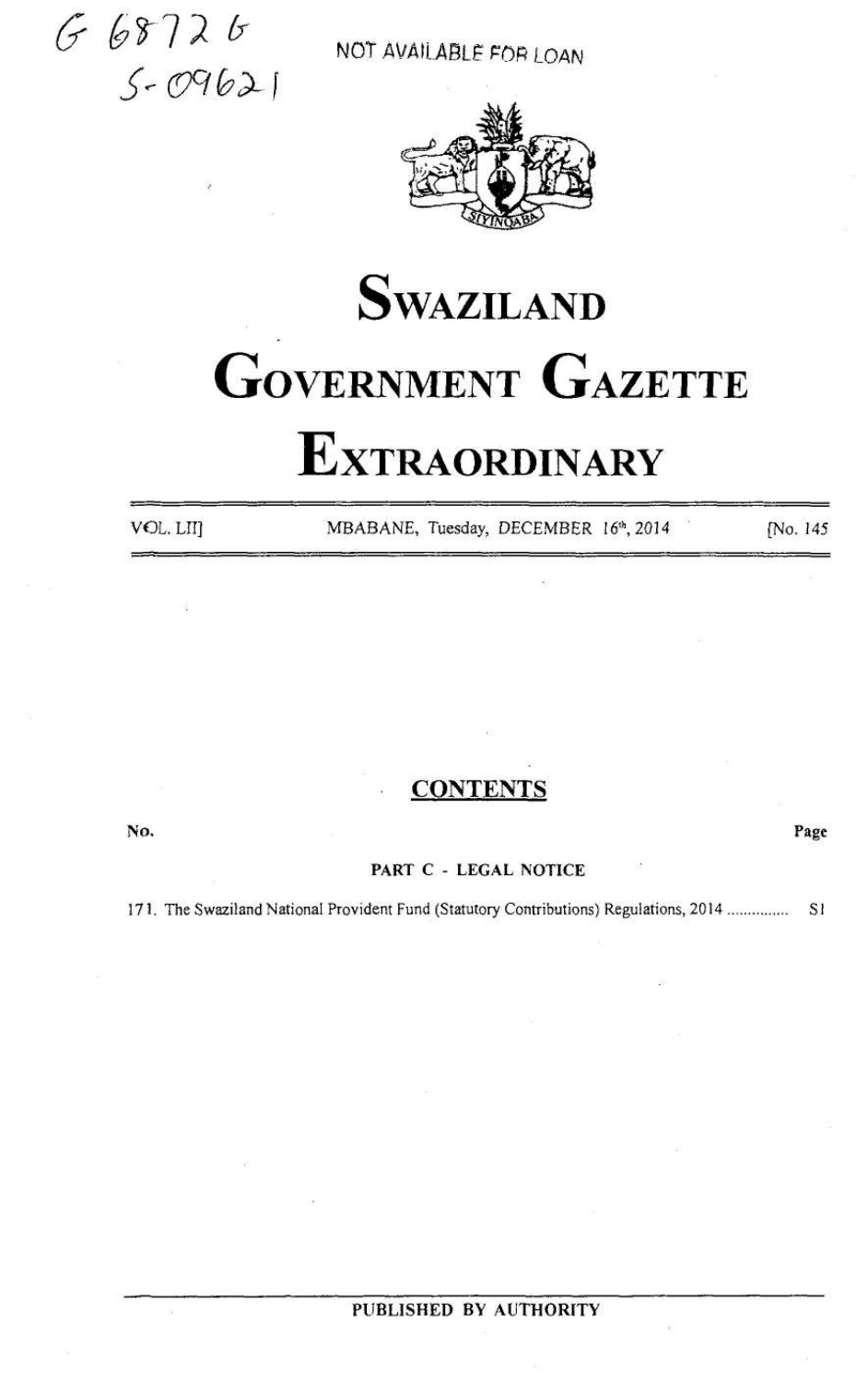## $\sum_{\rm SI}$  PART C

#### LEGAL NOTICE NO. <sup>171</sup> OF 2014

#### THE SWAZILAND NATIONAL PROVIDENT FUND ORDER,1974 (Order No. 23 of 1974)

#### THE SWAZILAND NATIONAL PROVIDENT FUND (STATUTORY CONTRIBUTIONS) REGULATIONS, 2014 (Under Sections 14, <sup>15</sup> & 17)

In exercise ofthe powers conferred by Sections 14 and 15 ofthe Swaziland National Provident Fund Order 1974, the Minister for Labour and Social Security, after consultation with the Minister for Finance and Minister for Economic Planning and Development hereby issues the following Regulations-

#### Citation and Commencement

1. (1) These Regulations may be cited as the Swaziland National Provident Fund (Statutory Contributions) Regulations, 2014.

(2) These Regulations shall come into force on the 1\* January, 2015 and shall continue to be in force for a period not exceeding five years.

#### Statutory Contributions on Level of Wages

2. (1) The Statutory Contributions to be paid by <sup>a</sup> contributing employer on the level of wages shall be as follows -

- (a) One Thousand Nine Hundred Emalangeni (El,900) or less during any calendar month for 2015;
- (b) Two Thousand One Hundred Emalangeni (E2, <sup>1</sup> 00) or fess during any calendar month for 2016;
- (c) Two Thousand Three Hundred Emalangeni (E2,300) or Jess during any calendar month for 2017;
- (d) Two Thousand Five Hundred Emalangeni ( $E2,500$ ) or less during any calendar month 2018; and
- (e) Two Thousand Seven Hundred Emalangeni (E2, 700) or Jess during any calendar month for 2019.

(2) The wages of eligible employees in excess of the amounts stipulated in subsection  $(1)(a)$ to (e) during any calendar month shall be disregarded for the purpose of statutory contributions in respect of wage limits outside those stipulated for the year under reference.

#### Statutory Contributions

3. A contributing employer shall, after the contribution period, pay into the Fund a statutory contribution in respect of each eligible employee employed by that employer during such period at the rate prescribed for that employer in the table below.